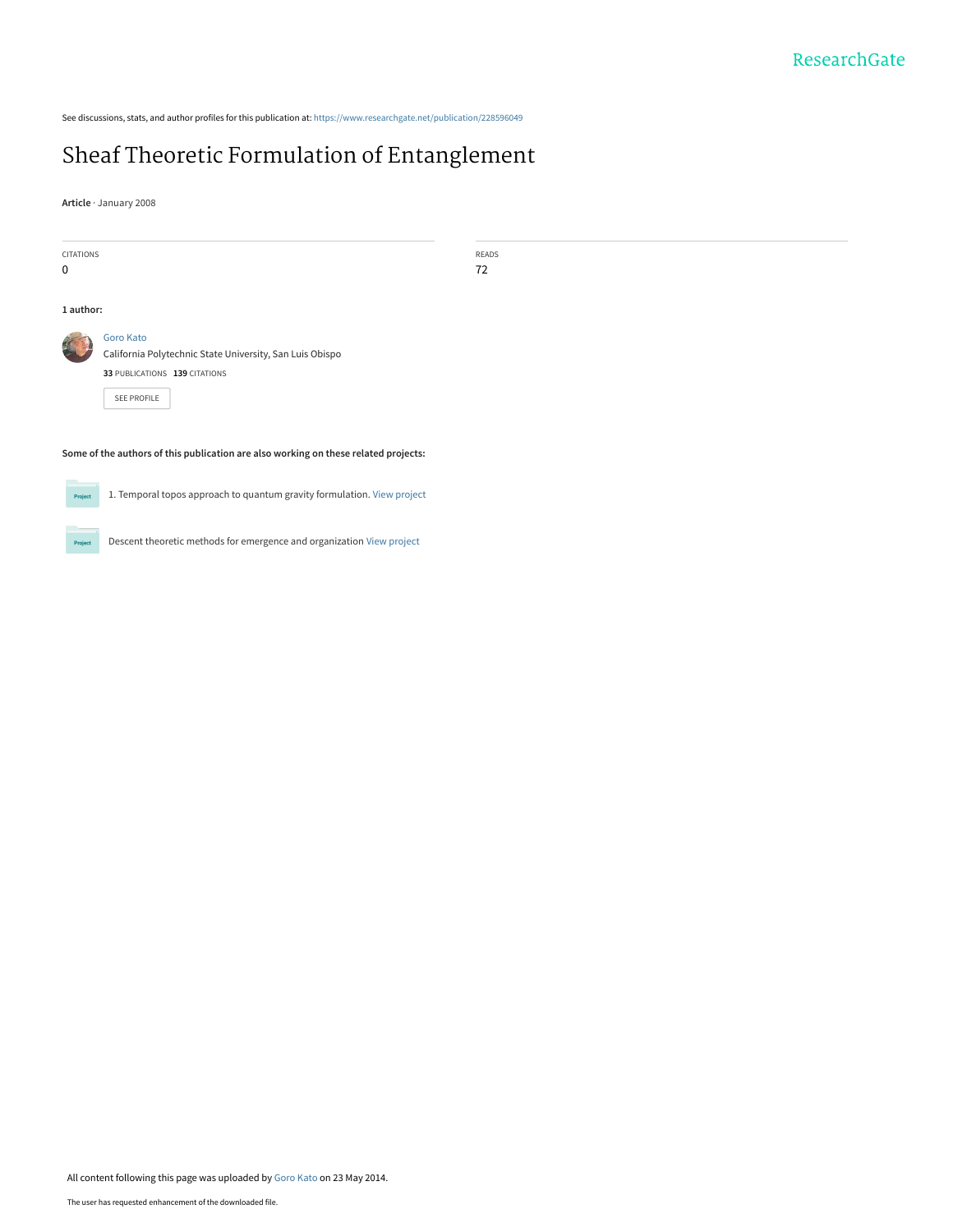### **Sheaf Theoretic Formulation of Entanglement**

Goro C. Kato

 *Mathematics Department, California Polytechnic State Unviersity, CA 93407, USA E-Mail: gkato@calpoly.edu* 

# **ABSTRACT**

 quantum entanglement is given with direct experimental consequences. The theory). A formulation in terms of sheaf theoretic (or categorical) notions for notions from sheaf theory and category theory give structural theory, i.e., qualitative theory, as a candidate for quantum gravity. Its advantage is the following: it provides not only space-time background independent, but also scale independent.This theory is called the theory of temporal topos (or simply t-topos

Keywords: Presheaf, contravariant functor, Grothendieck topology.

#### **INTRODUCTION INTRODUCTION**

 gravity has been formulated (Kato 2003, 2004 and 2005) as the notion of t-topos. Let *S* be a site, i.e., a category with a Grothendieck topology, and let *S* hand, we have the notions of decompositions of *m* into subsheaves  $m = \prod m_i$ , By presheafifying space, time and matter, a candidate theory for quantum ^ Let S be a site, i.e., a category with a Grothendieck topology, and let S be the cateogry of presheaves on *S*. (Gelfand and Manin 1996, Kashiwara and Schapira 2006, Kato 2006 for the needed mathematical backgrounds for t-topos.) Namely, for a presheaf *m*, object *m*(*V*) is in a category where an observation (or measurement) takes place between an observer  $P(V)$  and the observed  $m(V)$ . Then an observation is a morphism in the category (Kato 2004). On the other and of the object  $V$  in the t-site into covering decomposition as in Kato (2005). We have the projection morphisms

$$
\prod m_i \longrightarrow m_i.
$$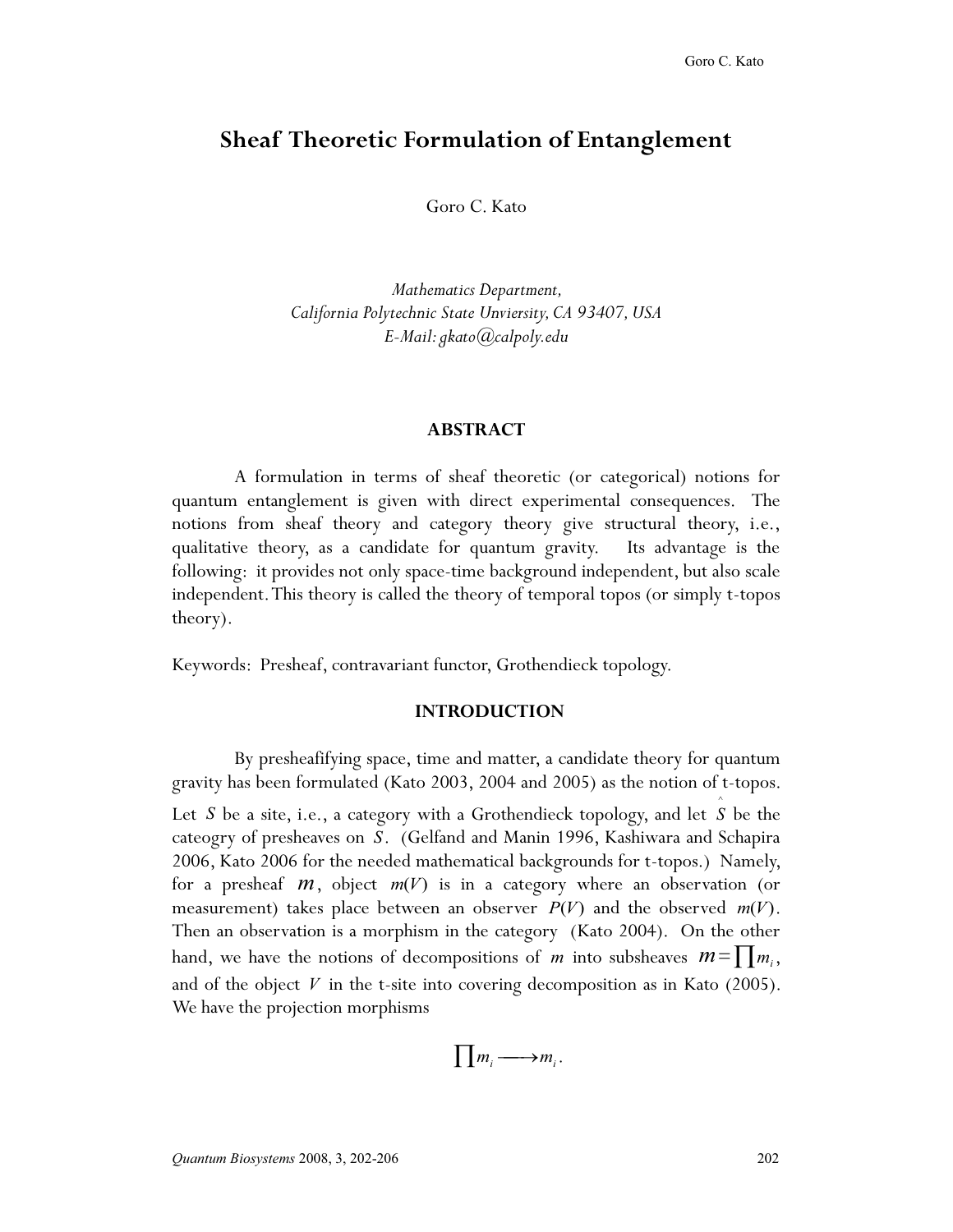Notice: even when *M* is defined for *V*, but  $m_i(V)$  may not be defined.<br>the observer *P* can measure *M* over *V*, but possibly a decomposed micro effects. For a morphism in the t-site That is, the observer *P* can measure *M* over *V*, but possibly a decomposed micro subobject  $m_i$  may not be measured over the same *V* (Kato 2006). Conversely, for an observation morphism  $m_i(V) \longrightarrow P(V)$  for a subsheaf  $m_i$  by *P* over *V*, if  $m(V)$  over the composition of this morphism with the projection shows gives a exists, the composition of this morphism with the projection above gives a morphism from  $m(V) = ( \mid m_i)(V)$  to  $P(V)$ . Namely, global information does not provide local information on subsheaf  $m_i(V) \longrightarrow P(V)$ , but local information on<br>a subsheaf partially provides slobal information through the projection morphism a subsheaf partially provides global information through the projection morphism. If *m*(*V*) does not exist, no global information can be measured by *P* over *V* then associated presheaves  $\kappa$  and  $\tau$  of space and time to presheaf *m* have the following

$$
V \xrightarrow{g} U
$$

we have, since  $\kappa$  and  $\tau$  are contravariant functors, the canonically induced morphism

$$
\tau(V) \leftarrow \frac{\tau(g)}{\tau(U)},
$$

and similarly for presheaf  $\kappa$  associated with space. Next, consider a covering

$$
\{V_i \xrightarrow{f_i} V\}_{i=1,2}
$$

for the sake of simplicity. We let  $V' = V_1$  and  $V'' = V_2$ . Then we have the "nectricition" morphism of *V* in the sense of Kato (2005), Gelfand et al (1996) and Kashiwara et al (2006). Notice that we are considering a special covering with only two objects "restriction" morphism

$$
\tau(V) \longrightarrow {\tau(f_1)} \longrightarrow \tau(V'),
$$

and similarly for  $V''=V_2$ . The above "restriction" morphism should be understood<br>as for example, the time period  $\tau(V)$  for the observation of  $\tau v(V)$  by the observer. consists of more than one element, where for a topological space such a set of morphisms consists of one element, i.e., the inclusion morphism. When  $\tau(V)$ as, for example, the time period  $\tau(V)$  for the observation of  $m(V)$  by the observer  $P(V)$  over the object (the generalized time period) V is restricted to a "shorter" time period  $\tau(V')$ . For a category with a Grothendieck topology, rather than a usual topological space, in general the set  $Hom_S(V, U)$  of morphisms from V to U precedes  $\tau(U)$ , e.g., measurement took place first during  $\tau(V)$ , then  $\tau(U)$ , there exists a morphism  $\varphi$  in  $Hom_s(V, U)$  indicating the induced morphism  $\tau(\varphi): \tau(U) \to \tau(V)$  is the linear order in the classical sense. Recall that presheaves associated with space and time are actually sheaves.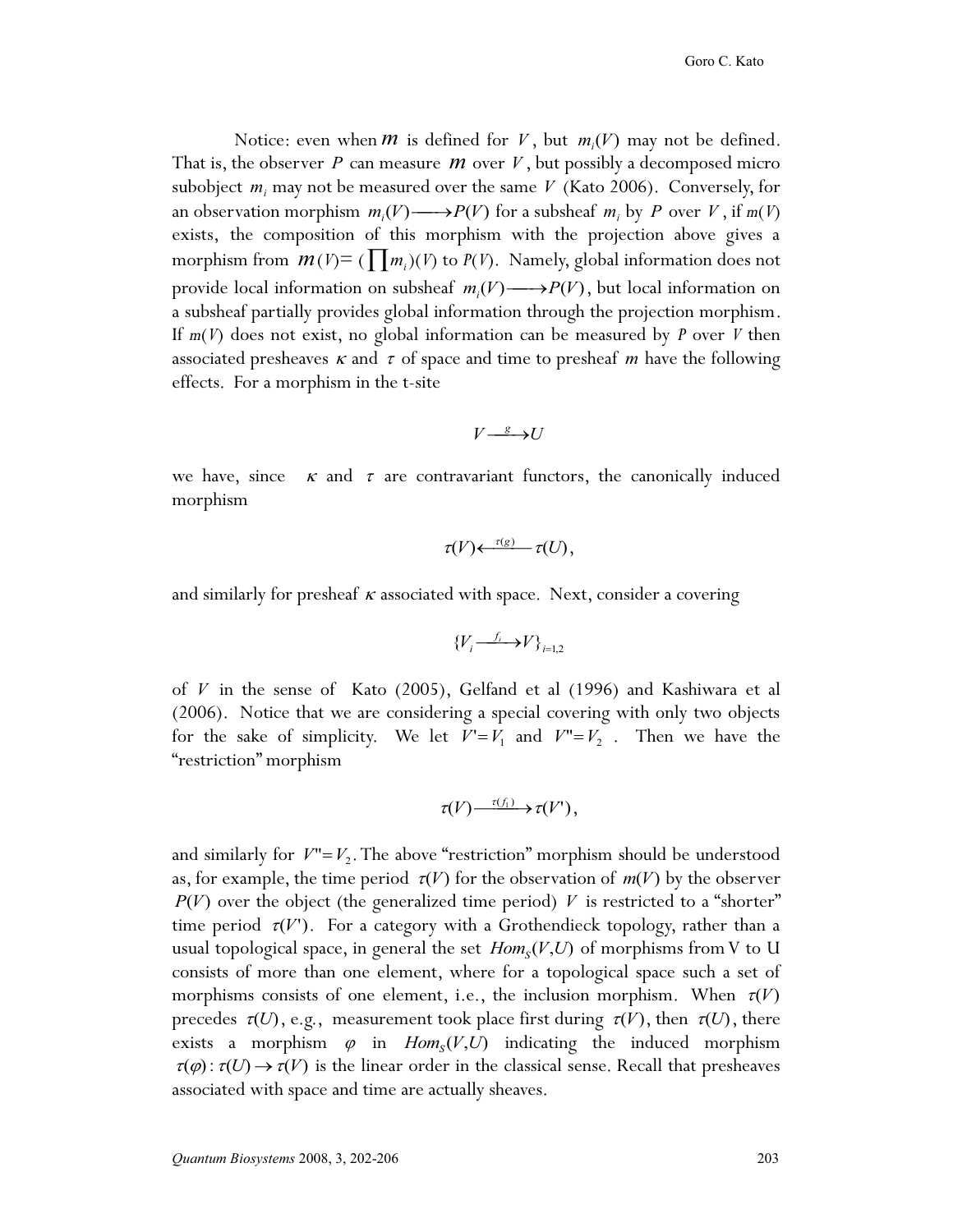Namely, the following sequence for sheaf  $\tau$ , associated to time, is an exact sequence. For this material see Kato (2005), Gelfand et al (1996) and Kashiwara et al (2006).

$$
\tau(V) \xrightarrow{\tau(f_j)} \prod_j \tau(V_j) \xrightarrow{\tau(p_j)} \prod_{j,i} \tau(V_j \times V_i)
$$

where, e.g.,  $p_j: V_j \times V_i \longrightarrow V_j$  is the projection.

Remark 1: In general, let  $\prod m_i$  be a (micro-) decomposition a presheaf *m* 

 t-site, associated with a particle and a generalized time period, respectively. Those objects of the t-site in the micro decompositions (Kato, 2005). According to theoretic formulation. See Kato (2005) for ur-sub-Planck decompositions as inverse (projective) limits, which becomes relevant to the above consequences. in  $\hat{S}$  and let  $\{V_j \xrightarrow{f_j} V\}_{j \in J}$  be a (micro-) decomposition of an object  $\hat{V}$  of the decompositions of *m* and *V* are said to be perfectly comparable when for all pairs of  $(i, j)$  in the index sets I and J, all the combinations  $m_i(V_j)$  of subpresheaves  $m_i$  and covering family objects  $V_j$  are defined, i.e., all the  $m_i(V_j)$  are possibly observable states. However, further decompositions of sub-presheaves and further decompositions of generalized time periods in terms of further coverings, the comparability more likely breaks down. Consequently, some of pairs  $m_i(V_j)$  are not defined. Namely it does not define a state of  $m_i$  over the generalized time period *Vj*. Dark energy and dark matter may be able to be interpreted as the lack of comparability of the decompositions of presheaves and observations, measurement of mass in the universe indicates that further decompositions of presheaves and objects in t-site decrease the degree of compatibility of the measurable states  $m_i(V_j)$ , which is expected in the t-topos See Kato G: "*A Black Hole and t-Topos Entropy*" (manuscript in preparation) for the ttopos interpretation of a black hole as a pseudo-category change. It may be premature to assert some consequences when those micro decompositions, "sufficiently close" to the inverse (projective) limits, happen to be compatible for all presheaves in the t-topos *S* and for all objects in the t-site with respect to big ^ bang.

scaling is assigned). Recall that when  $\tau(V_j)$  is taken to the direct limit  $\lim_{\to} \tau(V_j)$ Remark 2: For further micro decompositions of the matter represented by the presheaf *m*, then, assuming the existence of compatible pair  $m_i(V_j)$ , the associated generalized time period  $\tau(V)$  to  $m(V)$  may be short-lived (when a associated generalized time period  $\tau(V_j)$  to  $m_i(V_j)$  may be short-lived (when a as in Eq. (7) in Kato (2005), the time period is shortest possible, where such an object is referred to as ur-sub-Planck decomposition of  $\tau(V)$ . As such a compatible pair approaches the direct limit, for a non-zero mass object, the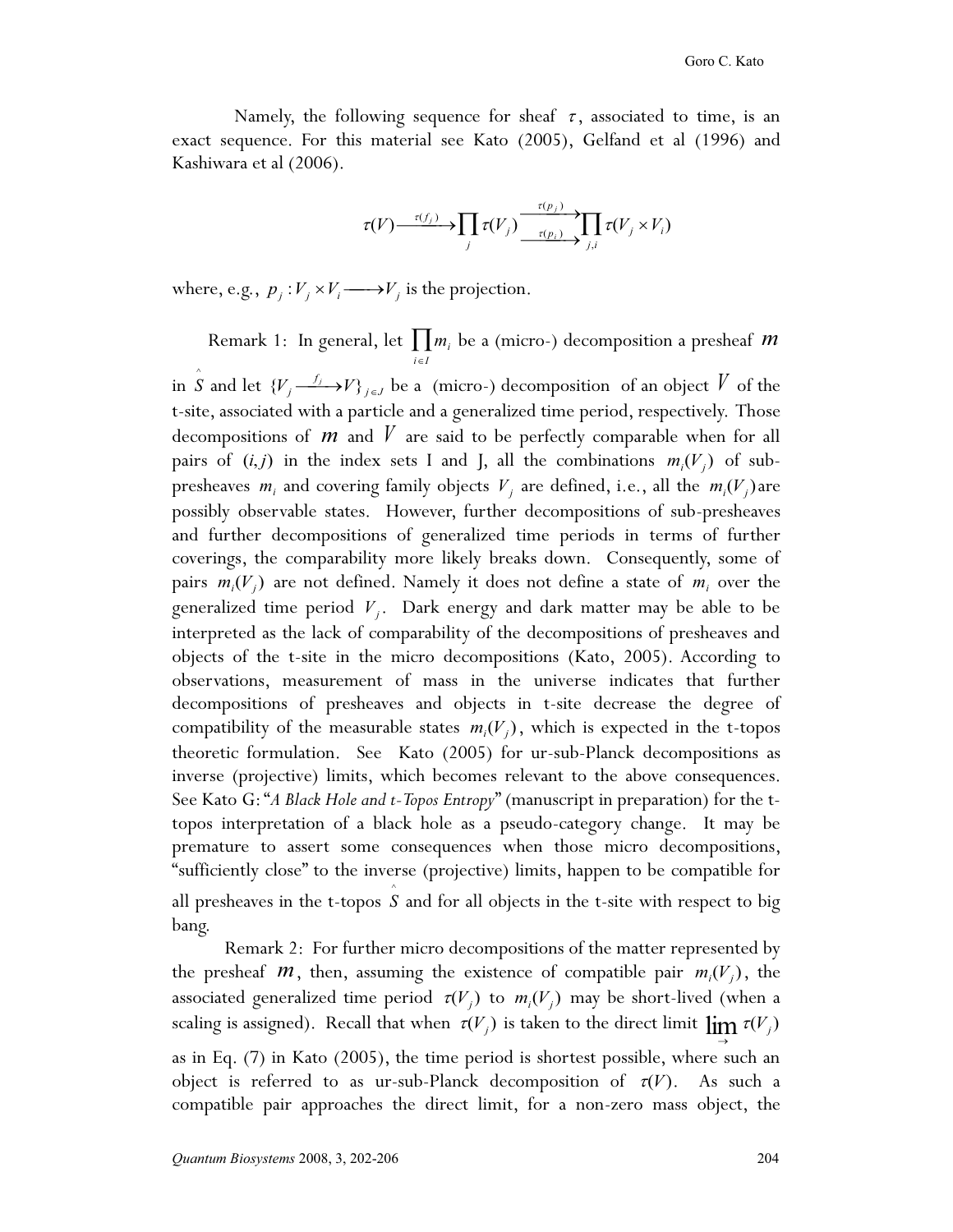unbounded curvature (when a scaling is assigned). That is, the corresponding and time .The details of this application in terms of t-topos will appear by Kato in corresponding preasheaf associated with the space  $\kappa(V_i)$  approaches the space and time associated to micro decomposed presheaves may be interpreted as "form-like" due to the short lived  $m_i(V_j)$  of non-zero mass particle  $m_i$ . Namely, shortness of  $\tau(V_j)$  and  $\kappa(V_j)$  associated with  $m_i$  creates the deformations of space "*A Black Hole and t-Topos Entropy*".

# **SHEAF THEORETIC ENTANGLEMENT**

 defined in Kato (2004). We call such an entanglement "ur-entanglement" since the We will begin with the definition of the sheaf theoretic entanglement as classical notion of the usual entanglement has been well established.

Definition 2.1 Presheaves *m* and *m*' are said to be ur-entangled if they form a paired presheaf, i.e., they are defined on the same objects of the t-site *S*. We write such a paired presheaf as  $m^* = (m, m^*)$ .

 covering family. Namely, for an object *V* in the t-site S, we have the formula: One can also say that presheaves *m* and *m*' are ur-entangled when the paired presheaf  $m^* = (m, m^*)$  is defined on a t-subsite, where a subcategory is said to be a subsite if the subcategory satisfies the axioms for a site with respect to

$$
m^*(V) = (m,m')(V) = (m(V), m'(V)).
$$

 state *m*(*V*) is determined. Then the above formula implies that the state of m' is interference in Kato and Tanaka (2006). One of the consequences is as follows: if and only if the other is also in (ur-) wave state. For example, From this formula, when m is observed by *P* over *V*, then an ur-particle also determined, i.e., the ur-particle state *m'*(*V*). It is crucial for applications that the ur-particle state of *m'* over *V* is determined even when *m'* is not observed over the generalized time period *V*. Compare with the applications made for double-slit when an ur-entangled pair  $m^* = (m, m')$  is given, one of them is in (ur-) wave state

2.1 Prediction: For an ur-entanged pair  $e^* = (e.e)^n$  of electrons as in Kato and Tanaka (2006), if *e* is passing through a single slit, then the other electron *e*' should show a particle state image on the screen in a typical double slit experiment setting even when *e*' is going through a double slit mask.

approaches. From the definition of ur-entangled pair  $m^* = (m, m')$ , for example, *m* and *m'* can belong to different light-cones. (See Kato (2005) for the definition See also the report (Genovese, 2005) on recent hidden variable of a light cone in the t-topos sense.)

Final Remark: The fundamental approach in t-topos theory is the (pre)sheafification of space, time and matter as in Kato (2003). Then the methods from category and sheaf theory enable t-topos to explain the particle-wave